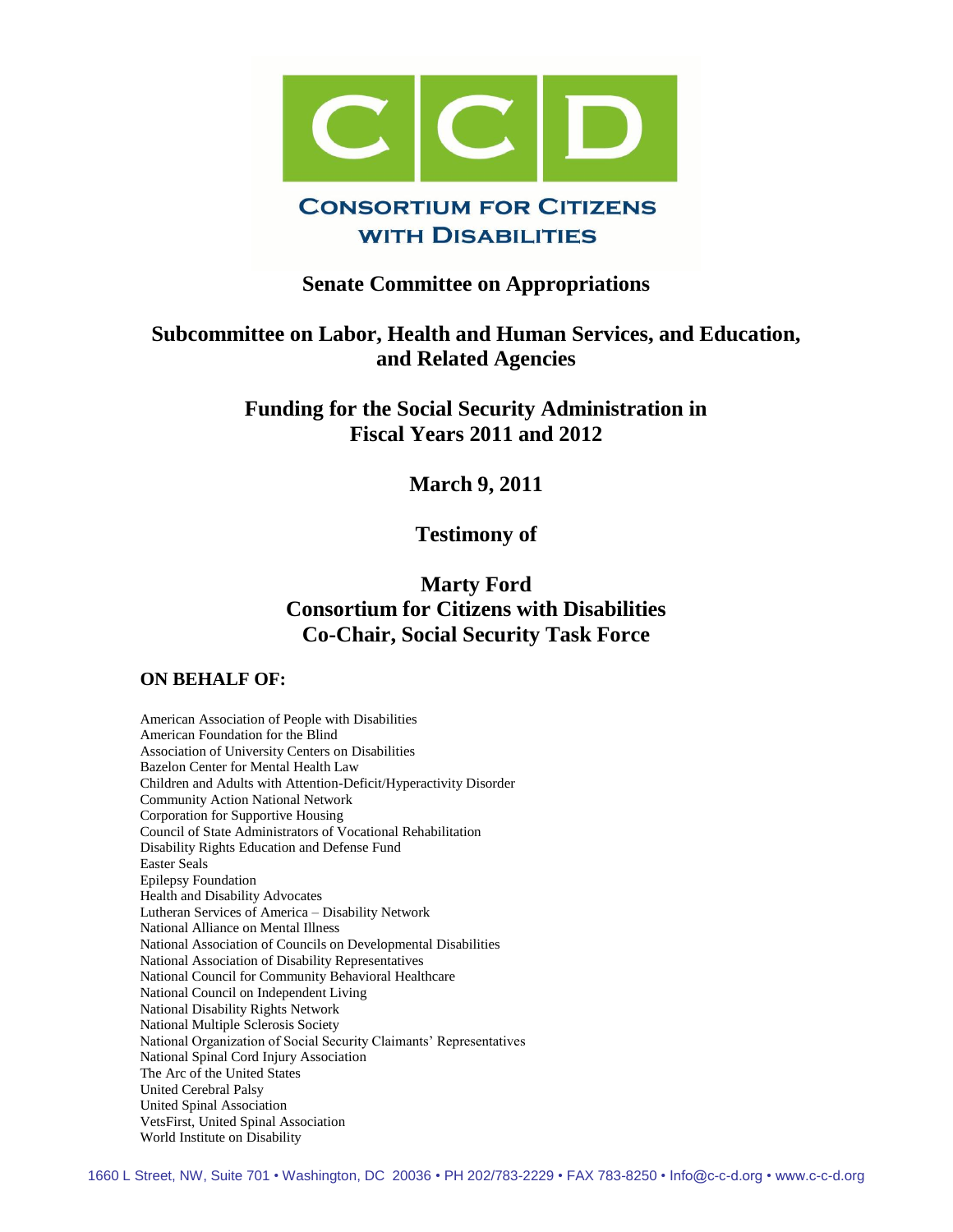Chairman Harkin, Ranking Member Shelby, Members of the Subcommittee, thank you for this opportunity to testify at today's hearing on the Fiscal Year 2012 budget request for the Social Security Administration and the impact of possible cuts to the Fiscal Year 2011 budget.

I am Marty Ford, Acting Director of the Disability Policy Collaboration of The Arc and United Cerebral Palsy. I am here in my capacity as a Co-Chair of the Consortium for Citizens with Disabilities Social Security Task Force. CCD is a working coalition of national consumer, advocacy, provider, and professional organizations working together with and on behalf of the 54 million children and adults with disabilities and their families living in the United States. The CCD Social Security Task Force (hereinafter "CCD") focuses on disability policy issues in the Title II disability programs and the Title XVI Supplemental Security Income (SSI) program.

The focus of this hearing is extremely important to people with disabilities. The Social Security Administration administers the Disability Insurance (SSDI) and other Title II disability benefits and Supplemental Security Income (SSI), significant crucial income support programs for people with disabilities. SSDI provides benefits to disabled workers and their families and SSI provides financial support to aged, blind, and disabled adults and children who have limited income and resources.

We believe that it is critical to continue to ensure that SSA provides adequate services to people applying for SSI and Title II disability benefits.

## IMPACT OF H.R. 1 ON REMAINDER OF FY 2011

The House-passed H.R. 1, Full-Year Continuing Appropriations Act, 2011, reduces the Social Security Administration's (SSA) administrative spending level to \$11.3 billion, a decrease from the Fiscal Year 2010 spending levels of \$11.4 billion and leaving an already cash-strapped agency with fewer resources with which to process claims for people with disabilities and seniors.

Under H.R. 1, the Social Security Administration would receive \$430 million less than if it operated the rest of FY 2011 under the current Continuing Resolution (CR), which is already \$1.7 billion less than the President's proposed FY 2011 budget. If SSA is forced to furlough employees to address the full \$430 million shortfall from the current CR spending level, it will result in nearly a month of furloughs, having devastating effects on service to the American public. In one month of furloughs, SSA would complete 400,000 fewer retirement, survivor, and Medicare claims; 290,000 fewer initial disability claims (with processing time increasing by a month); 70,000 fewer hearings; and 32,000 fewer continuing disability reviews. In addition, H.R. 1 severely cuts funds for vital information technology (IT) improvements and funds to build the critical new National Computer Center, which must be built to protect Social Security electronic information and infrastructure.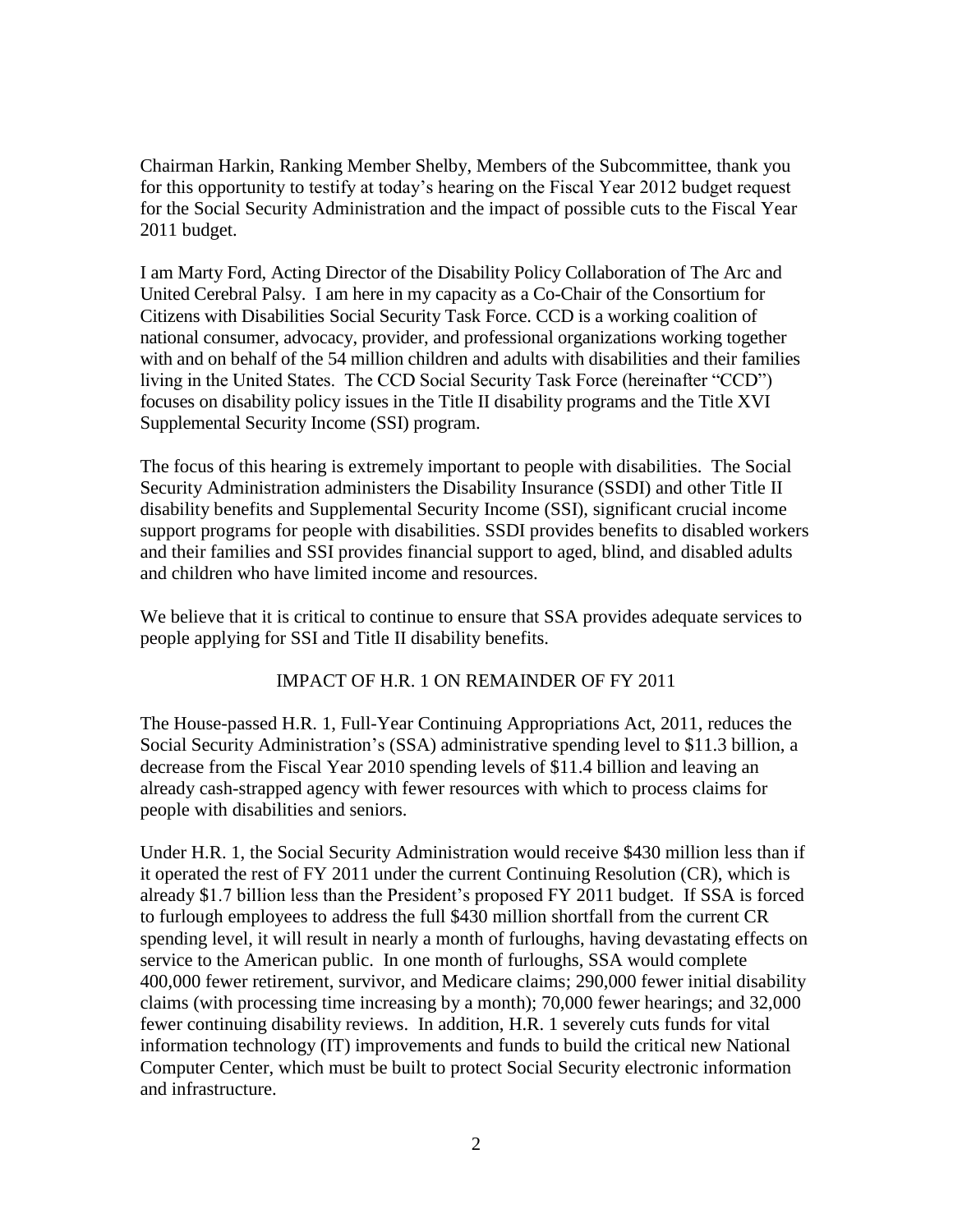Under the current Continuing Resolution, the Social Security Administration is already operating at a very bare bones level. The proposed cuts in H.R. 1 will punish people who must rely on Social Security and Medicare. We need to remember that there are real people behind these numbers. The delivery of services must be strengthened, not weakened, during economic crisis.

#### IMPACT OF SENATE AMENDMENT 149 TO H.R. 1

Senate Amendment 149, the Full-Year FY 2011 Continuing Resolution offered by Senator Inouye on March 4, would provide \$500 million more for SSA's administrative expenses than would H.R. 1 for the remainder of FY 2011. In addition, it rescinds \$100 million less from the special reserve fund for IT expenses. In total, the Senate bill provides \$600 million more than H.R. 1 for SSA's operation. While this is not entirely what SSA requires to continue to meet the needs of the public and to address its IT needs for FY 2011, the Senate amount is certainly better than the House-passed bill. We urge the adoption, at a minimum, of the amount included in Senate Amendment 149, totaling \$11,821,500,000.

#### IMPACT ON CLAIMANTS FOR SOCIAL SECURITY AND SSI BENEFITS

Behind the numbers are individuals with disabilities whose lives unravel while waiting for decisions – families are torn apart; homes are lost; medical conditions deteriorate; once-stable financial security crumbles; and many individuals die. Over the past few years, we have described the extraordinary and unnecessary hardships endured by people with severe disabilities as they wait for decisions on their claims. The following stories are only a sampling of what is happening across the country to claimants who are forced to wait months and years for decisions on their appeals. Your own constituent services staff are likely well aware of similar situations in your state. It is important to note that these situations are current, when the processing times are improving, at least at the hearing level. We are extremely concerned about what will happen if SSA's budget is further reduced to the level proposed in H.R. 1.

 Ms. C, a 46 year old woman with fibromyalgia and depression lives in Omaha, NE. She filed her request for hearing on August 2, 2010. Her utilities were shut off on December 30, 2010, and she received an eviction notice on January 4, 2011. Although her husband works, his checks are being garnished for her medical bills. She cannot afford her medications and does not qualify for Medicaid because her husband works. Her representative requested critical case status [for expedited processing] on December 30, 2010. Her hearing was held on February 18, 2011, but she has not yet received a decision. The delay in scheduling a hearing and receiving a decision has been extremely difficult for her and her family. (From a representative in Omaha, NE)

 A19 year old young man lives with his foster mother in Plano, TX; she is his sole source of support. He has a full scale IQ of 65 and all of his schooling has been in special education classes. He also has some mental health diagnoses and has been in several inpatient psychiatric facilities. He was born prematurely with a positive drug screening and put into foster care at 13 months of age. He has chronic encephalopathy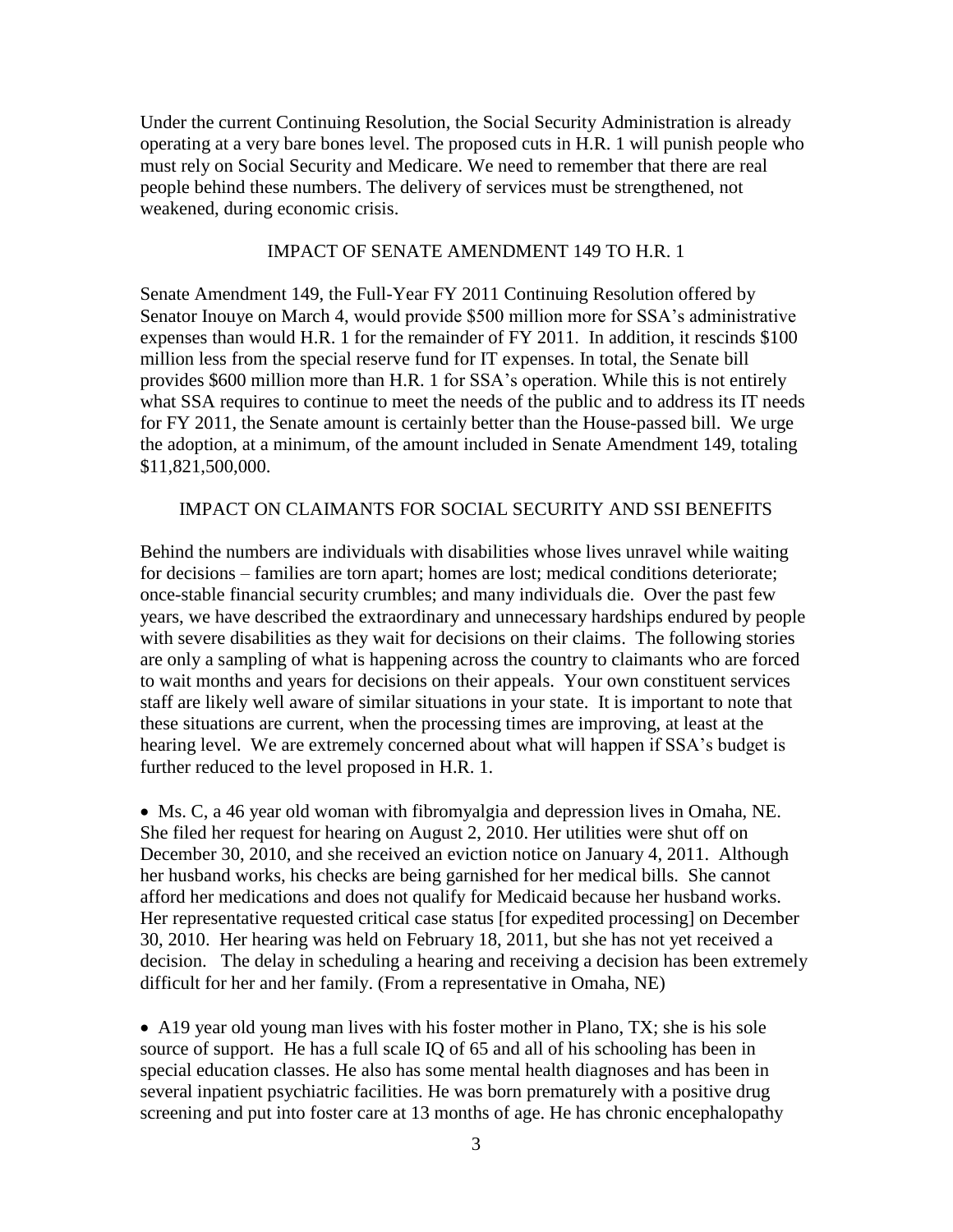with psychomotor delays. He applied for SSI disability benefits in February 2010 and, more than one year later, he received his reconsideration denial in February 2011. Now he will have to wait for a hearing and hearing decision.

 Mr. E is a 52 year old man who formerly worked as a security guard. Because he has no income, he lives in a homeless shelter in eastern North Carolina. He is constantly in and out of the hospital. He has bipolar disorder and is an insulin-dependent diabetic with associated neuropathy, which causes burning pain in his feet and legs. He has a history of two heart attacks for which he has had stents. He needs a pacemaker for his heart but cannot get one until he is determined Medicaid eligible. He cannot get Medicaid until he is found eligible for SSI. He asked for a hearing on his SSI claim in September 2010, but he will probably wait until mid to late summer 2011 to get a hearing – if he lives that long. (From a representative in Raleigh, NC)

 A homeless woman in Manchester, NH requested her hearing in January 2010. After her representative submitted a "dire need" request for expedited processing, her hearing was held one year later (January 6, 2011). She has had no access to medical care for her severe mental impairments (bipolar disorder, paranoia, and anxiety). She has not yet received a decision.

 The same New Hampshire representative assisted a man who received a partially favorable decision from an Administrative Law Judge after a 15 month wait. He now has to wait an additional 90 days while his case lingers at the Decision Review Board for possible review. His home is being foreclosed on while he waits for the Board to act on his partially favorable decision.

## SSA'S LIMITATION ON ADMINISTRATIVE EXPENSES FOR FY 2012

We believe the President's Budget proposal for the Social Security Administration for FY 2012 of \$12.522 billion is the minimum needed to continue to reduce key backlogs and increase deficit-reducing program integrity work. With your support, SSA could continue to build on the progress achieved thus far, progress that is vital to millions of people who depend on their services, including people with disabilities. This funding level will allow SSA to continue working down disability backlogs, to implement efficiencies in programs, and to increase program integrity work.

The budget will provide for the continuance of crucial income support programs. In FY 2012, SSA expects to provide SSDI benefits to almost 11 million disabled workers and their family members and provide SSI benefits to over 8.3 million beneficiaries.

It is imperative that the Social Security Administration continue to reduce its disability hearings backlog and initial disability claims backlog. This budget request will allow SSA to reduce hearings and initial disability claims backlogs and simplify the work incentives in the Disability Insurance program. With the continued support of Congress, SSA is on track to meet its commitment to the American public to eliminate the backlog by FY 2013. However, to reach this goal, it will need to adjudicate over 800,000 cases in Fiscal Years 2011 and 2012, which is more than double what was handled 10 years ago.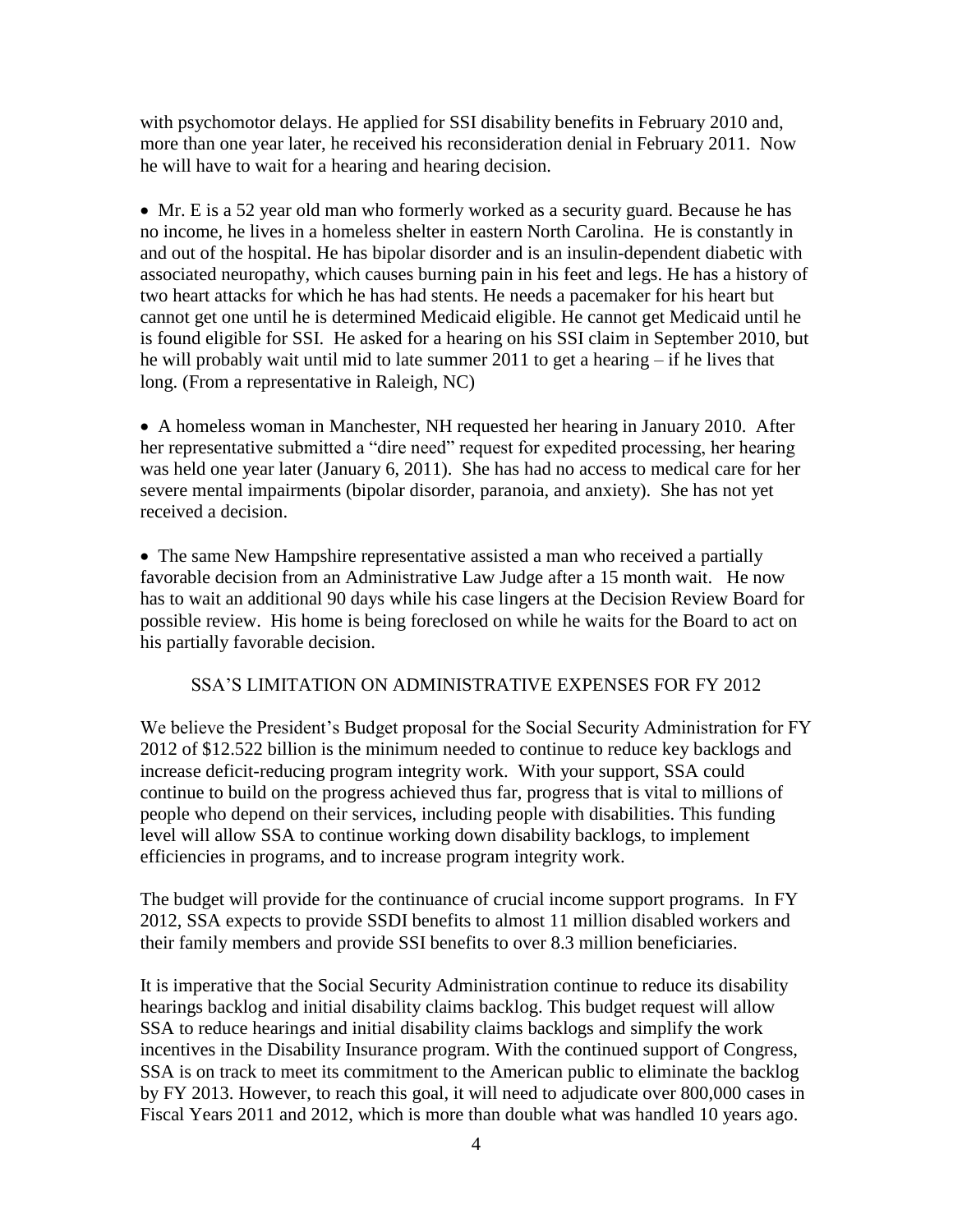Yet, progress continues to be challenged with the current skyrocketing number of hearing receipts due to the increased number of people who are applying for benefits.

We are pleased that SSA has implemented many productivity improvements which help provide fast and accurate service to the public at a lower cost, but the Administration needs adequate funding to continue this. Congress and the Administration must work together to ensure that millions of Americans do not experience significant waiting times for decisions on their claims. To do this, SSA needs full funding of the President's Budget for FY 2012.

The President's proposed FY 2012 budget will aid in processing mounting disability claims by creating programs such as Extended Service Teams for more efficiency, and expanding Federal capacity to decide claims and to assist Disability Determination Services in handling claims, improving online services, fast-tracking cases that obviously meet SSA's disability standards, paying medical consultants per case as opposed to per hour to increase productivity, and developing a disability case processing system.

The President's Budget request proposes a 5-year reauthorization of Section 234 demonstration authority for the Disability Insurance Program, which would allow SSA to test program innovations. Using this authority, SSA has proposed a new Disability Work Incentives Simplification Pilot (WISP) to provide beneficiaries with a simple set of work rules that would no longer terminate benefits solely based on earnings. As a result, beneficiaries would have more flexibility to try working, without fear of losing their benefits. After years of making similar recommendations to improve work incentives, we look forward to working with SSA on the details of this proposal.

The Budget request also proposes an extension through 2013 of SSI eligibility for 9 years for refugees, asylees, and certain other humanitarian immigrants.

We also support SSA's plans to explore potential improvements to programs, such as the Disability Research Consortium (DRC) to address the shortage of disability policy research and collaboration and to enhance efforts to expand disability research within and across disability programs. We would also like to work with SSA on the SSI Children's Pilot - Promoting Readiness of Minors in SSI (PROMISE) - to improve outcomes for children and families in the SSI program.

We are also concerned that Amendment 195 to H.R. 1 would make it more difficult for people whose disability claims have been denied to take their claims to federal district court since no funds would be available for payment of fees or expenses under the Equal Access to Justice Act. We believe that this could make legal representation unavailable to claimants who need to pursue their claims in federal court. We urge the Subcommittee to oppose inclusion of such language in the FY 2011 and 2012 spending packages.

## **CONCLUSION**

For the remainder of FY 2011, H.R. 1 would have a devastating impact on administration of the Social Security programs and we urge the Subcommittee to reject such drastic cuts.